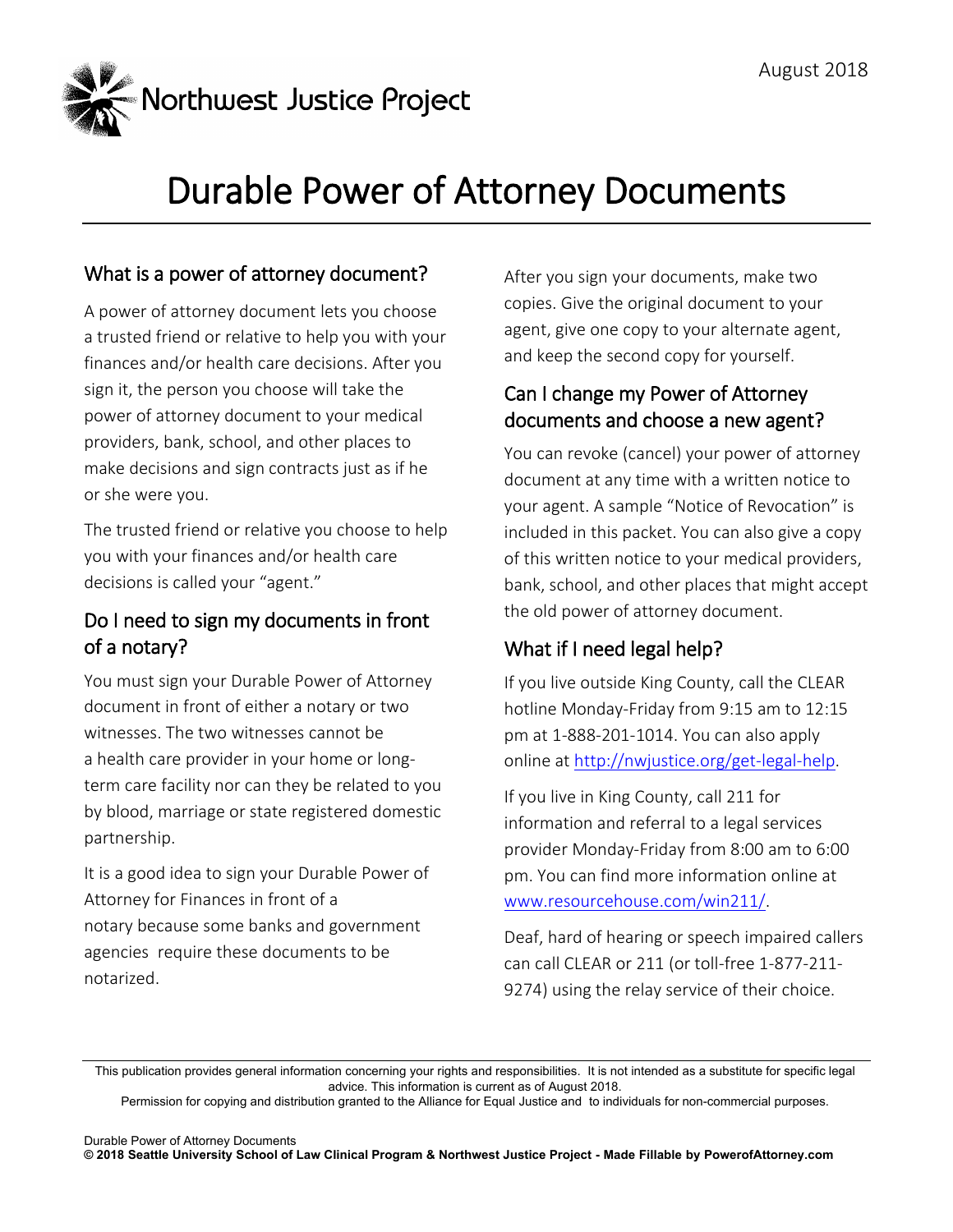## Durable Power of Attorney for Finances for

\_\_\_\_\_\_\_\_\_\_\_\_\_\_\_\_\_\_\_\_\_\_\_\_\_\_\_\_\_\_\_\_\_\_\_\_\_\_\_\_\_\_\_\_\_\_\_\_\_\_\_\_\_\_\_\_\_\_\_\_\_\_

| [My Name] |                                               |                                                                                                   |
|-----------|-----------------------------------------------|---------------------------------------------------------------------------------------------------|
|           | <b>Agent.</b> I choose<br>manage my finances. | as my Agent with full authority to                                                                |
|           | Alternate. If                                 | is unable or unwilling to act, I choose<br>as my Agent with full authority to manage my finances. |

- 3. My Rights. I keep the right to make financial decisions for myself as long as I am capable.
- 4. Durable. My Agent can use this power of attorney document to manage my finances even if I become sick or injured and cannot make decisions for myself. This power of attorney document shall not be affected by my disability.
- 5. Start Date. This power of attorney document is effective: (check one)
	- $\Box$  Immediately.
	- $\Box$  Only if my medical provider signs a letter saying I cannot make decisions for myself.
- 6. End Date. This power of attorney document will end if I revoke it or when I die. If my spouse or domestic partner is my Agent, this power of attorney document will end if either of us files for divorce in court.
- 7. Revocation. I revoke any power of attorney for finances documents I have signed in the past. I understand that I may revoke this power of attorney document at any time by giving written notice of revocation to my Agent.
- 8. Powers. My Agent shall have full power and authority to do anything as fully and effectively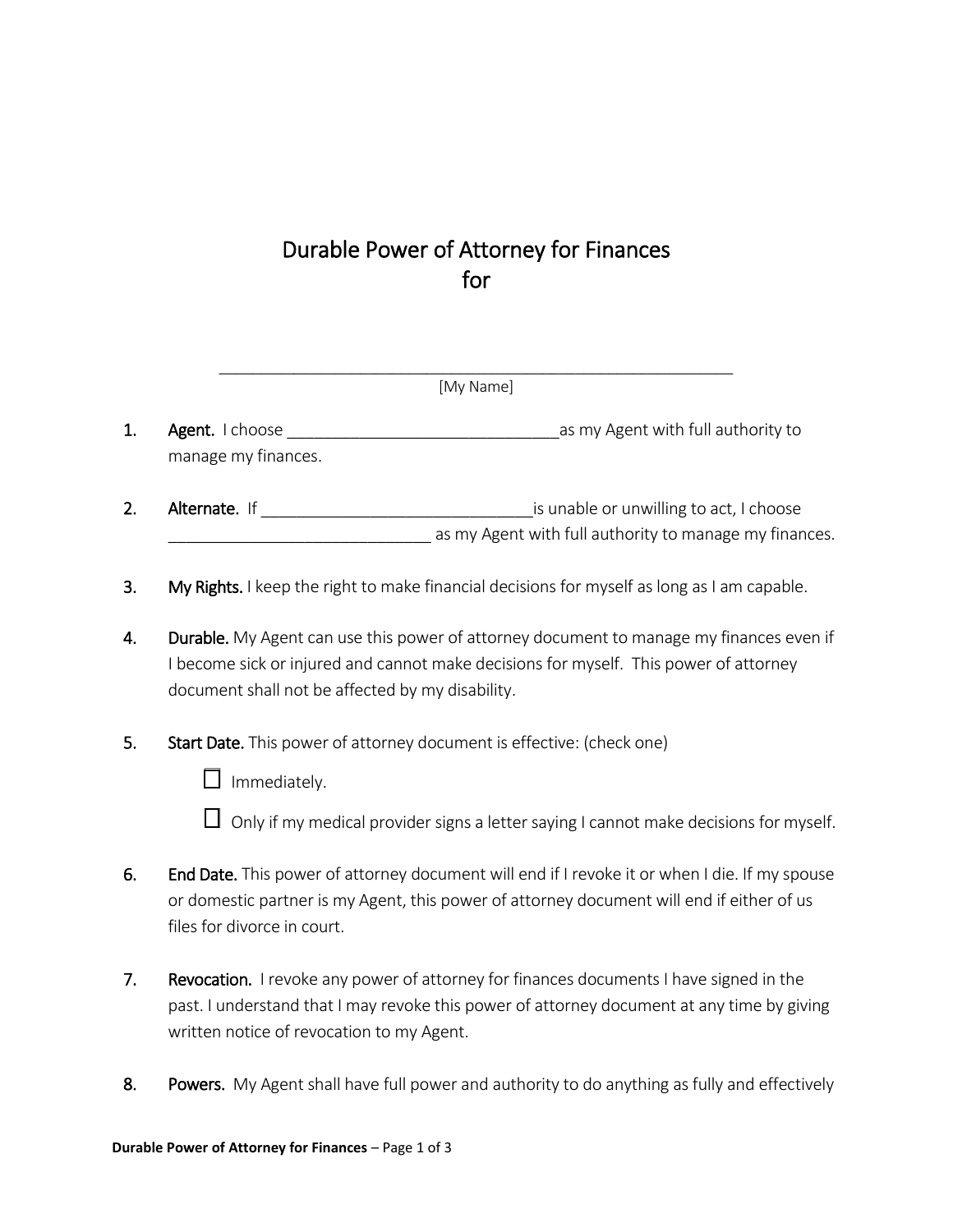as I could do myself, including, but not limited to, the power to make deposits to, and payments from, any account in my name in any financial institution, to open and remove items from any safe deposit box in my name, to sell, exchange or transfer title to stocks, bonds or other securities, and to sell, convey or encumber any real or personal property. My agent shall also have the following special powers: (check all that apply)

- $\Box$  create, amend, revoke, or terminate a living trust
- $\Box$  make gifts of my money or property
- $\Box$  create or change my rights of survivorship
- $\Box$  create or change my beneficiary designation(s)
- $\Box$  delegate some authority granted in this document to someone else
- $\Box$  waive my right to be the beneficiary of an annuity or retirement plan
- $\Box$  create, amend, revoke, or terminate my community property agreement
- $\Box$  tell a trustee to make distributions from a trust just as I could
- 9. No Power to Agree to Binding Pre-Dispute Arbitration. I recognize that some long-term-care providers will ask me or my Agent to sign a binding pre-dispute arbitration agreement. These agreements limit my right to sue the provider before any injury or dispute occurs. I think these agreements are unfair and unacceptable. Therefore, my agent does not have the power to agree to pre-dispute binding arbitration or any other process involving my person or property that limits my right to a jury, to sue for money, or to join a class action.
- 10. Accounting. My Agent shall keep accurate records of my finances and show these records to me at my request.
- 11. Nomination of Guardian. I nominate my Agent as the guardian of my estate for consideration by the court if guardianship proceedings become necessary.
- /
- /
- /